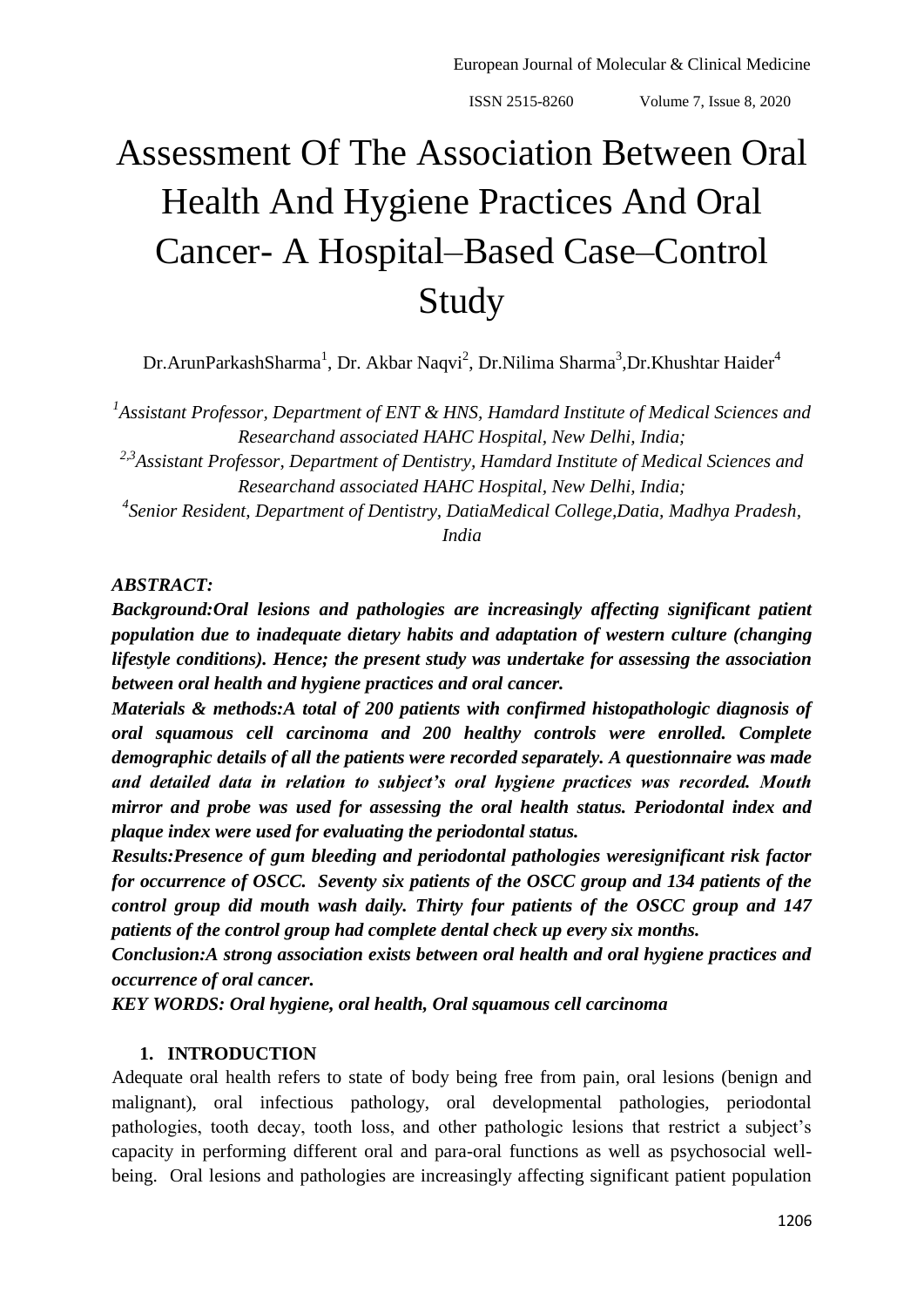due to inadequate dietary habits and adaptation of western culture (changing lifestyle conditions). Malignancies in the mucous membrane lining of the oral cavity are epidermoid squamous cell carcinomas (ESCC) in about 90% of cases. Most of these tumors are found in surface areas and could be diagnosed at early stage, but those lesions located in deeper levels usually manifest themselves and are subsequently diagnosed after having grown and reached advanced stages.<sup>1-3</sup>Alcohol and smoking, and particularly the combination of both, is considered the main etiological risk factors for the development of this malignancy. Other predisposing etiological factors include infection by the human papillomavirus and the presence of chronic oral inflammation. These two conditions play an important role in patients who have never been smokers or drinkers.It is believed that apart from established etiological factors like tobacco, alcohol, and areca nut, other factors like chronic mucosal trauma, poor nutrition, and poor oral hygiene (POH) may contribute to oral carcinogenesis.<sup>4-</sup>  ${}^{6}$ Hence; the present study was undertake for assessing the association between oral health and hygiene practices and oral cancer.

#### **2. MATERIALS & METHODS**

The present study was conducted for assessing the association between oral health and hygiene practices and oral cancer.A total of 200 patients with confirmed histopathologic diagnosis of oral squamous cell carcinoma and 200 healthy controls were enrolled. Complete demographic details of all the patients were recorded separately. A questionnaire was made and detailed data in relation to subject's oral hygiene practices was recorded. Mouth mirror and probe was used for assessing the oral health status. Periodontal index and plaque index were used for evaluating the periodontal status. All the results were recorded in Microsoft excel sheet and were analysed by SPSS software. Chi- square test was used for evaluation of level of significance.

#### **3. RESULTS**

In the present study, a total of 200 patients with confirmed histopathologic diagnosis of oral squamous cell carcinoma and 200 healthy controls were enrolled. Mean age of patients of OSCC group and control group was 53.4 years and 51.7 years respectively. There were 138 males and 62 females in OSCC group and 123 males and 77 females in control group.

Table 1 shows association of oral health and OSCC. Among OSCC group and control group, gum bleeding was present in 139 patients and 89 subjects respectively. More than 4 carious teeth were present in 118 patients of OSCC group and 104 subjects of control group. Periodontal pathologies were present in 129 patients of OSCC group and 83 patients of the control group. While analysing statistically, it was seen that presence of gum bleeding and periodontal pathologies were a significant risk factor for occurrence of OSCC. Table 2 shows the association of oral hygiene practices and OSCC. Seventy six patients of the OSCC group and 134 patients of the control group did mouth wash daily. Thirty four patients of the OSCC group and 147 patients of the control group had complete dental check up every six months.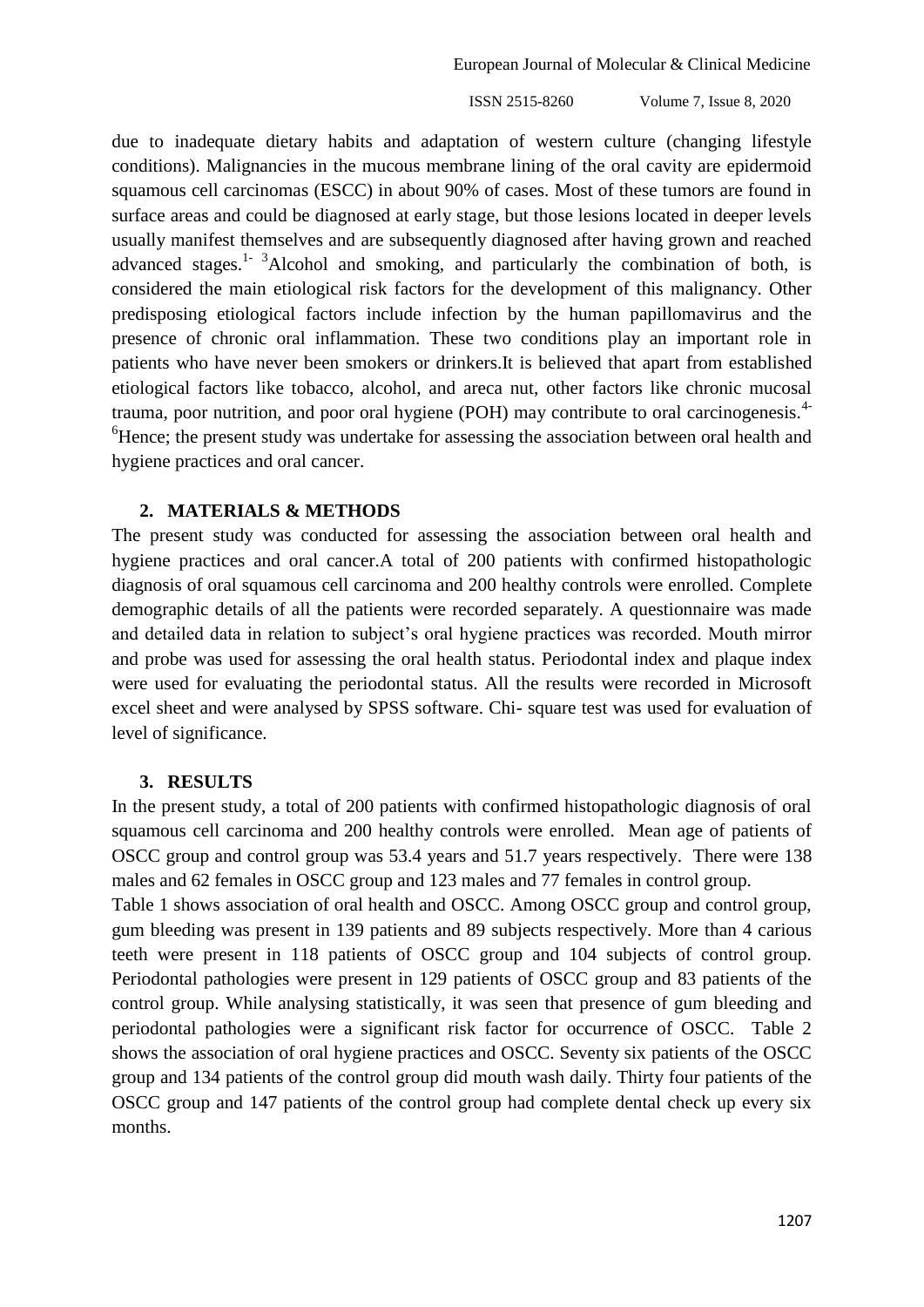

Graph 1: Demographic data

| Table 1                             |  |
|-------------------------------------|--|
| Association of oral health and OSCC |  |

| Oral health                 |             | OSCC group | Control group | p- value |  |  |  |
|-----------------------------|-------------|------------|---------------|----------|--|--|--|
| Gum bleeding                | Present     | 139        | 89            | $0.00*$  |  |  |  |
|                             | Absent      | 61         | 111           |          |  |  |  |
| Carious teeth               | More than 4 | 118        | 104           | 0.23     |  |  |  |
|                             | Less than 4 | 82         | 96            |          |  |  |  |
| Periodontal pathologies     | Present     | 129        | 83            | $0.00*$  |  |  |  |
|                             | Absent      | 71         | 117           |          |  |  |  |
| Removable dental prosthesis | Present     | 83         | 68            | 0.18     |  |  |  |
|                             | Absent      | 117        | 132           |          |  |  |  |
| $\cdot$ $\sim$<br>∙ ~ ف     |             |            |               |          |  |  |  |

\*: Significant

Table 2 Association of oral hygiene practices and OSCC

| $11000$ eration of oral $n_{\text{B}}$ grene praetices and object |            |               |          |  |  |  |  |
|-------------------------------------------------------------------|------------|---------------|----------|--|--|--|--|
|                                                                   | OSCC group | Control group | p- value |  |  |  |  |
| Regularly                                                         | 149        | 183           | $0.01*$  |  |  |  |  |
| Not regularly                                                     | 51         | 17            |          |  |  |  |  |
| Yes                                                               | 76         | 134           | $0.00*$  |  |  |  |  |
| Present                                                           | 124        | 66            |          |  |  |  |  |
| Yes                                                               | 69         | 88            | 0.98     |  |  |  |  |
| N <sub>o</sub>                                                    | 131        | 112           |          |  |  |  |  |
| Yes                                                               | 34         | 147           | $0.00*$  |  |  |  |  |
| N <sub>o</sub>                                                    | 166        | 53            |          |  |  |  |  |
|                                                                   |            |               |          |  |  |  |  |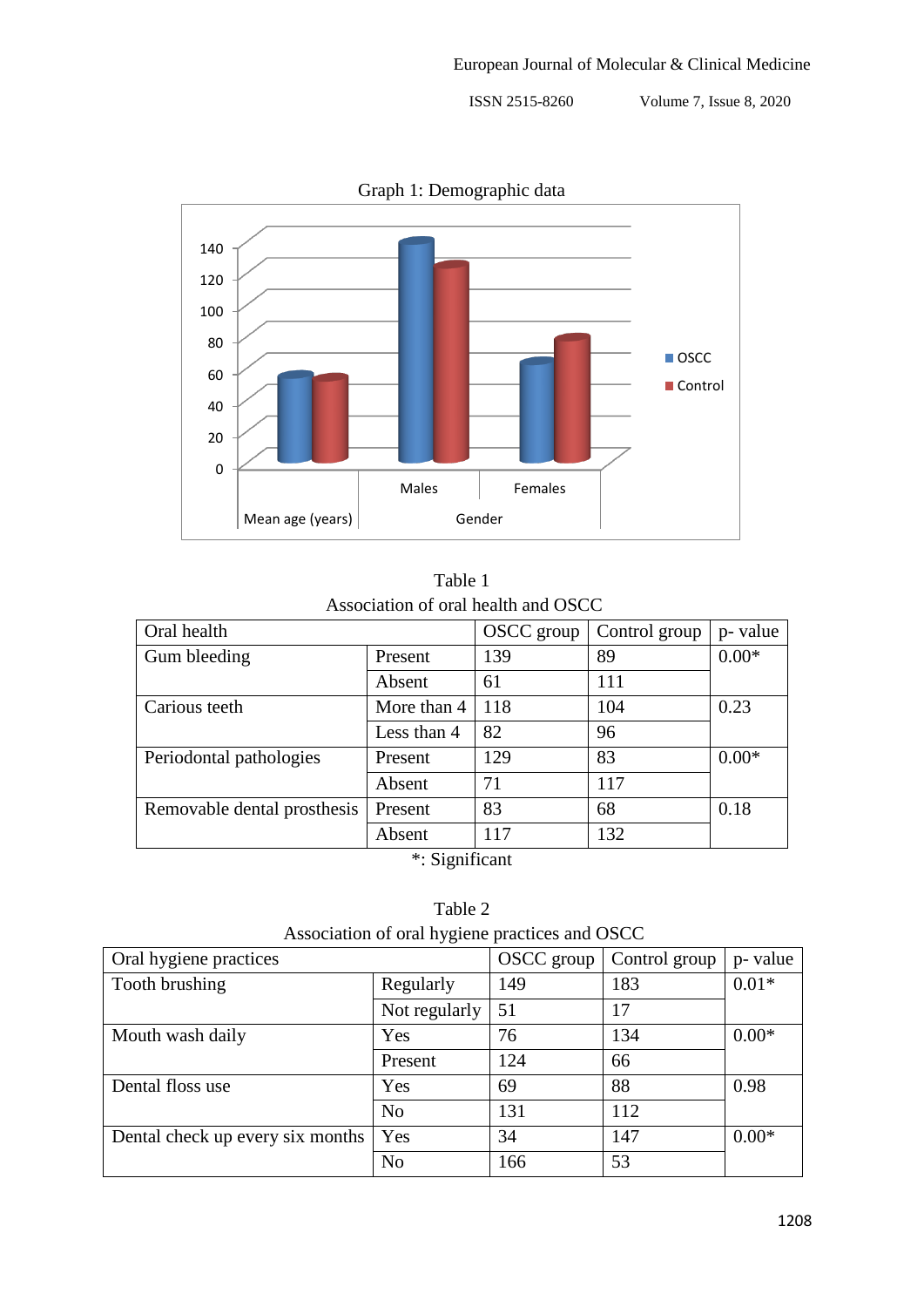\*: Significant

#### **4. DISCUSSION**

Oral health is often regarded as a significant reflection of a person's general health and quality of life. Damage or pathologic destruction of oral health also deteriorates the quality of life. As defined by World Health Organization (WHO), adequate oral health is considered as "being free of chronic mouth and facial pain, oral and throat cancer, oral infection and sores, birth defects such as cleft lip and palate, periodontal (gum) disease, tooth decay, tooth loss and other diseases and disorders that affect the mouth and oral cavity and those that limit an individual's ability in biting, chewing, smiling, speaking and psychosocial wellbeing." In the last couple of decades, health care workers have observed a significant rise in the incidence of health issuesdue to oral pathologies in major developing and underdeveloped countries. Adequate knowledge of oral health is crucial for health-related practices.<sup>7-9</sup> Oral pathologic lesions are associated with behaviour, and their prevalence has decreased with concomitant increase in oral hygiene practices. Also, limiting sugar consumption is massivelycorrelated with a reduction in incidence of dental caries. Good oral health practice consists of the continuous implementation of two sets of behavior: utilization of dental services and self-care habits. $10, 11$ 

In the present study, a total of 200 patients with confirmed histopathologic diagnosis of oral squamous cell carcinoma and 200 healthy controls were enrolled. Mean age of patients of OSCC group and control group was 53.4 years and 51.7 years respectively. There were 138 males and 62 females in OSCC group and 123 males and 77 females in control group.Among OSCC group and control group, gum bleeding was present in 139 patients and 89 subjects respectively. More than 4 carious teeth were present in 118 patients of OSCC group and 104 subjects of control group. Periodontal pathologies were present in 129 patients of OSCC group and 83 patients of the control group. While analysing statistically, it was seen that presence of gum bleeding and periodontal pathologies were a significant risk factor for occurrence of OSCC.In a previous study conducted by Jung YS et al, authors assessed the correlation of oral health status with the occurrence of mucositis in patients with head and neck cancer during radiotherapy. They observed that subjects with radiotherapy induced mucositis had significant decreased oral health-related quality of life than those who did not. $^{11}$ 

In the present study, Seventy six patients of the OSCC group and 134 patients of the control group did mouth wash daily. Thirty four patients of the OSCC group and 147 patients of the control group had complete dental check up every six months.In a previous study conducted by Marques LA et al, authors analysed the association between oral health practices and occurrence of oral cancer. They evaluated a total of three hundred nine subjects with confirmed diagnosis of squamous cell carcinoma of oro-pharyngeal region and four hundred sixty eight healthy subjects. They recorded the complete data in relation to subject's smoking and alcohol consumption habits and their hygiene practices. They reported non-significant association of complete dental prosthesis with oral carcinoma. However; they observed a significant correlation between regular gum bleeding with occurrence of oral cancer. Also,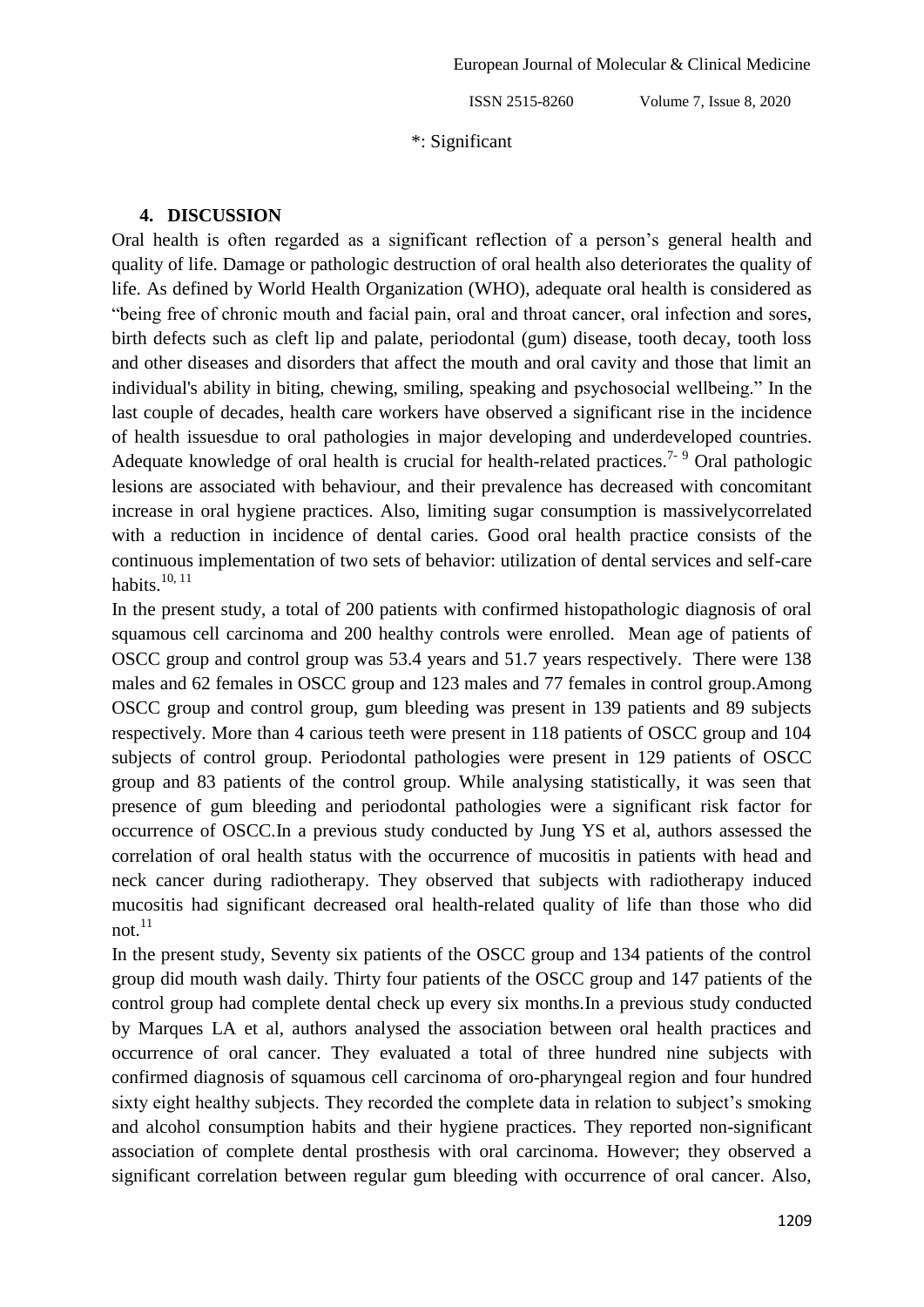European Journal of Molecular & Clinical Medicine

ISSN 2515-8260 Volume 7, Issue 8, 2020

there were more chances of occurrence of cancer among subjects who never attended a dental clinic. Daily mouthwash use showed a stronger association to pharynx than mouth cancer. Gum bleeding, no dental care, and daily mouthwash use were factors associated with oral cancer regardless of tobacco and alcohol consumption.<sup>12</sup>Hashim D et al, in a previous study, analysed the association of five oral hygiene indicators with incident head and neck carcinomas (HNCs). Eight thousand nine hundred twenty five cases of HNCs and twelve thousand five hundred twenty seven controls from thirteen studies participating in the International Head and Neck Cancer Epidemiology Consortium, comparable data on good oral hygiene indicators were analysed. They concluded that good oral hygiene might reduce the risk of occurrence of  $HNC<sup>13</sup>$ 

### **5. CONCLUSION**

From the above results, the authors concluded that a strong association exists between oral health and oral hygiene practices and occurrence of oral cancer.

## **6. REFERENCES**

- [1] Hirsch JM, Livian G, Edward S, Noren JG. Tobacco habits among teenagers in the city of Göteborg, Sweden, and possible association with dental caries. Swed Dent J. 1991;15(3):117–123.
- [2] Athuluru D, Reddy VC, Sudhir KM, Krishna KR, Gomasani S, Nagarakanti S. An epidemiological data of oral health status and treatment needs of rural population of Nellore district, Andhra Pradesh, India. J Indian Assoc Public Health Dent 2016;14:281-6.
- [3] Friedlander AH, Marder SR, Pisegna JR, Yagiela JA. Alcohol abuse and dependence: psychopathology, medical management and dental implications. J Am Dent Assoc 1939. 2003;134(6):731–740.
- [4] Wu PC, Pang SW, Chan KW, Lai CL. Statistical and pathological analysis of oral tumors in the Hong Kong Chinese. J Oral Pathol. 1986;15(2):98–102.
- [5] Torres-Carranza E, Infante-Cossío P, Hernández-Guisado JM, Hens-Aumente E, Gutierrez-Pérez JL. Assessment of quality of life in oral cancer. Med Oral Patol Oral Cir Bucal. 2008;13:E735–741.
- [6] Pelucchi C, Gallus S, Garavello W, Bosetti C, La Vecchia C. Alcohol and tobacco use, and cancer risk for upper aerodigestive tract and liver. Eur J Cancer Prev. 2008;17:340–344.
- [7] Axelsson P, Paulander J, Lindhe J. Relationship between smoking and dental status in 35-, 50-, 65-, and 75-year-old individuals. J ClinPeriodontol. 1998;25(4):297–305.
- [8] Singh A, Dhawan P, Gaurav V, Rastogi P, Singh S. Assessment of oral healthrelated quality of life in 9-15 year old children with visual impairment in Uttarakhand, India. Dent Res J (Isfahan) 2017;14:43-9.
- [9] Gambhir RS, Gupta T. Need for oral health policy in India. Ann Med Health Sci Res 2016;6:50-5.